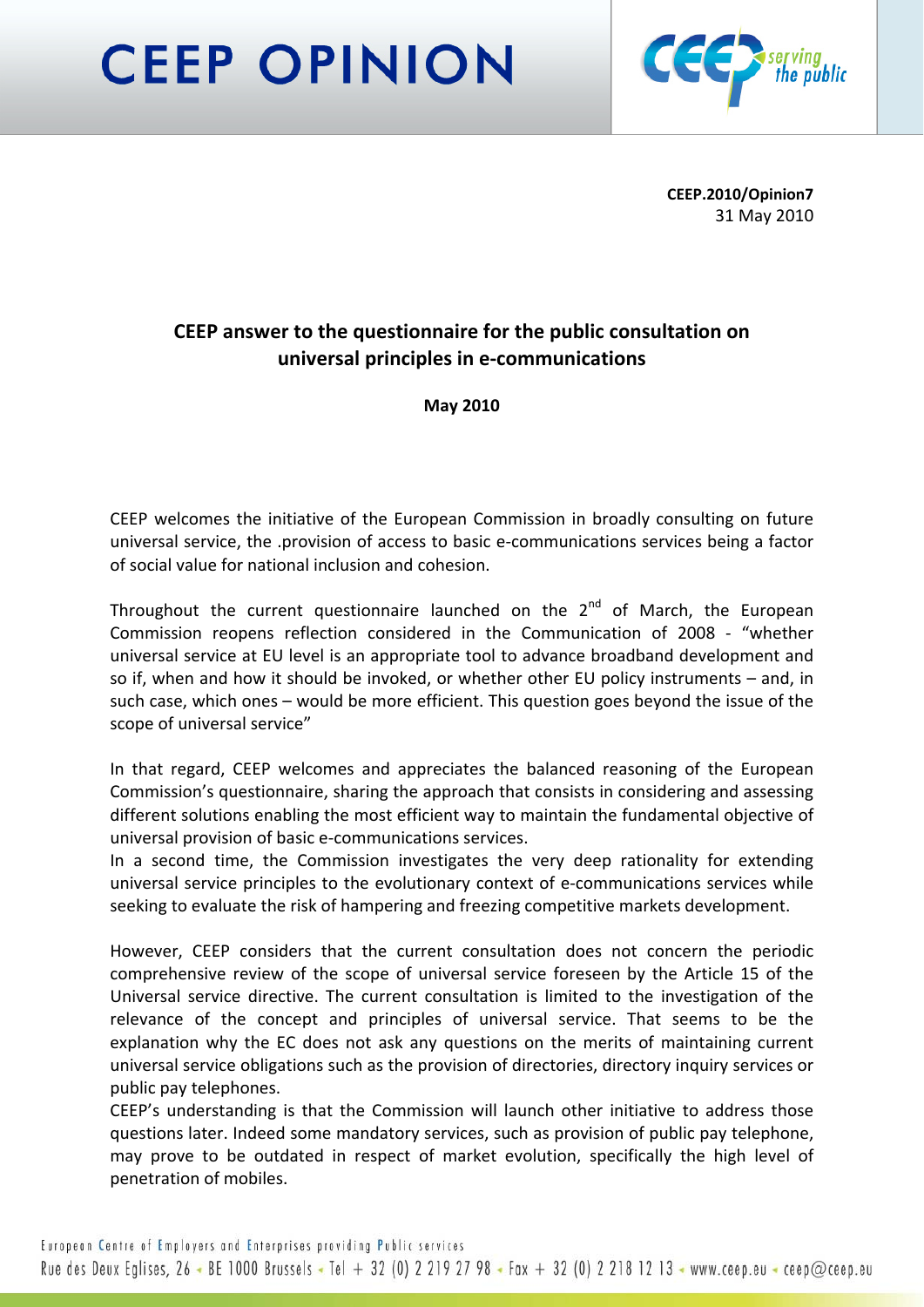#### **1 ‐ Basic concept of universal service**

**Question 1:** In today's competitive environment, can the market be relied on to meet demand for basic e-communications services from all the sections of society, thereby ensuring social inclusiveness?

To answer this question, it is important to consider the market situation in order to assess if the demand for basic e‐communications services is correctly addressed. The sector‐specific regulation put in place for establishing a sustainable competitive field has proved to be efficient and the existence of wholesale offers guarantees the reproducibility of offers and services by all the competitors. This competitive market led to a wide range of products and services which makes consumers choice more effective and easy and ensures affordable prices for consumers.

According to the 14th report of implementation, *"the electronic communications sector in the EU is continuing to bring significant benefits to users and consumers. EU countries are world leaders in broadband take‐up, mobile Internet is growing rapidly, prices for most services are continuing to fall and consumers are increasingly availing themselves of bundled services."* Moreover, insofar as the technological neutrality principle enshrined in the Framework directive and reaffirmed in the universal service directive allows the use of mobiles in case of unavailability of fixed lines, the provision of a universal access is better addressed, in particular in the countries where fixed coverage is lower.

At the end of 2008, the average EU mobile penetration rate had reached 119%. Those favourable conditions led to sustainable competitive markets able to satisfy and meet consumers' geographical and social needs.

In that context, it is relevant to reconsider whether the concept of universal service, designed at the origin as a safeguard to accompany the liberalisation process and to guarantee provision of a minimum set of services in case of market failure, is still useful and the best appropriate given the level of competition and the wide‐range of products and services available to meet geographical and social needs. Therefore, if ever the Commission decided to maintain the concept, it should be kept to the most limited scope.

**Question 2**: If so, what is the best policy to allow disabled consumers, those on low incomes and those living in geographically remote and isolated areas to access and use basic e‐ communications services?

The increasing elderly population has a direct and rational influence on the undertakings' marketing strategy. Today, it becomes economically viable to design new and innovative offers in the independent and healthy life field. Those products and services which enhance the autonomy and quality of life while reducing the costs associated with elderly care have a twofold target insofar as they are convenient both to elderly and/or disabled users. It is a quite new challenge in terms of marketing and commercial issues to consider the development of new business in wellbeing and ageing well. Moreover, thanks to the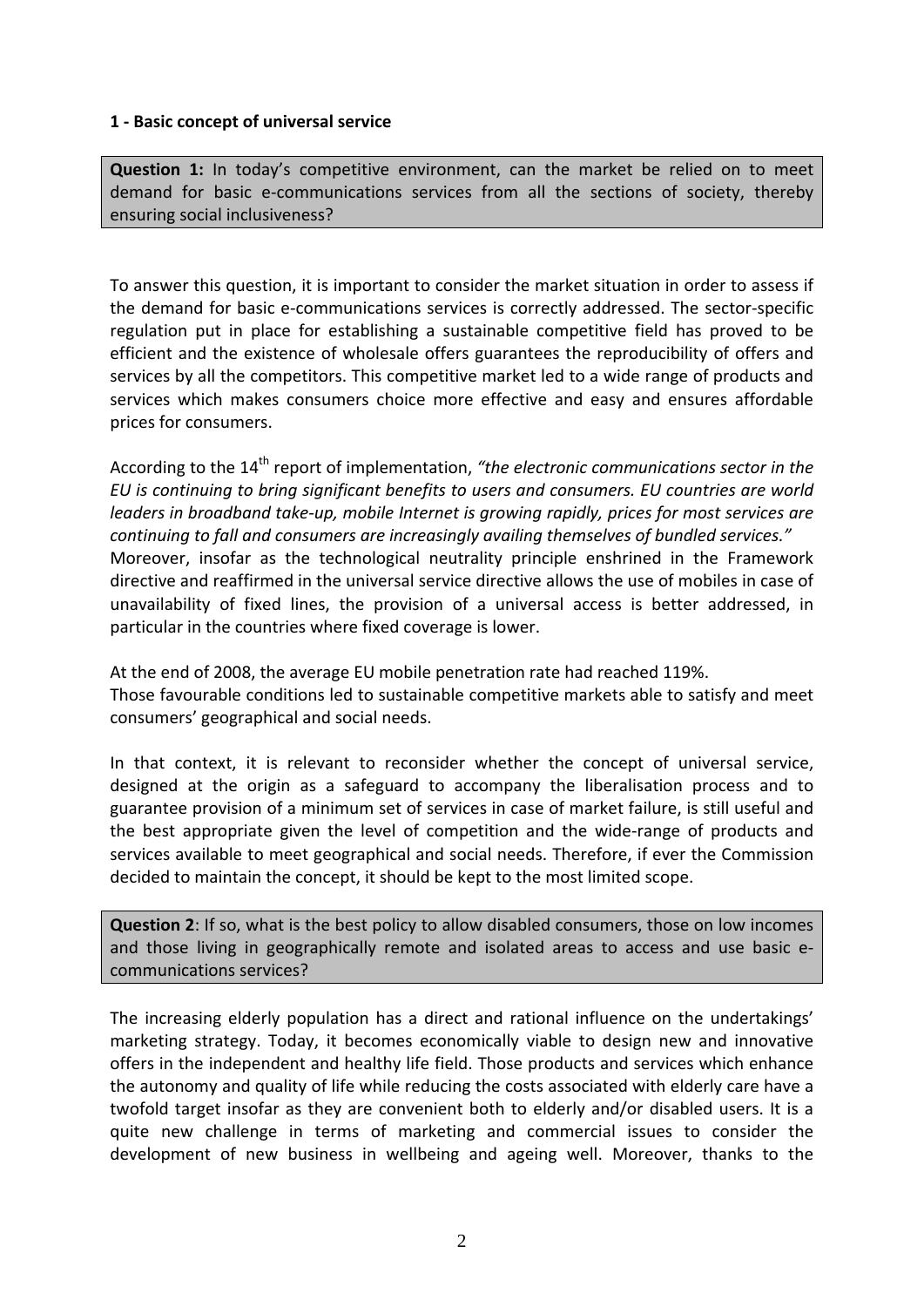digitalisation, e‐communications services enable bespoke offers which better fit to specific handicaps.

Many operators and manufacturers are now interested in developing dedicated and easy‐ use equipments, particularly in the mobile field. Indeed, while only 42% of the +70 years old people possess a mobile handset, this may be a factor of growth for the mobile market which is beginning to get out of breath; for example, the Swedish Group Doro which is a leader-designer for mobile handsets dedicated to the senior market, provides for very easyusing mobile phones with larger keys, amplified sound and compatible with ear prosthesis.

In this regard, policy-makers could play a key role in coordinating supply and demand, facilitating the improvement of citizens' skills regarding e‐communications services. They can be enablers for linking social viewpoint regarding autonomy and independency and economic viewpoint by putting incentives on healthcare systems for reducing their costs and opting for ICT solutions.

Moreover, the question of social needs and provision of offers allowing inclusion of elderly, disabled, and low income users go far beyond the responsibility of service providers. It is rather a question of social cohesion. Therefore, a dialog with national health authorities as well as disabled persons associations are also necessarily essential contributors to this debate.

Regarding the availability of social tariffs adapted to low income, undertakings are providing voluntary commitments. For example, in France Orange France proposes a social tariff plan for mobiles which allow consumers to limit their monthly flat rate at a very low price (limited consumption of air time and permanent possibility to be called).

As for the availability of basic e-communications services for people living in geographically remote and isolated areas, CEEP is of the opinion that tanks to the principle of technological neutrality and the high level of mobile coverage, this obligation is met by the market. It is worth reminding that mobile licenses (e.g. the French ones) comprise mandatory coverage targets which guarantee a large coverage, including rural and remote areas.

Moreover, spectrum needs for wireless broadband should be addressed in a comprehensive manner, taking account of all relevant frequency bands, technological developments and market conditions.

# **2 ‐ Broadband**

Question 3: Broadband for all is a widely‐stated policy objective at national and European level. What role if any should universal service play in meeting this objective?

CEEP endorses European policy objective regarding broadband for all which will positively impact the development of the Digital Agenda in the coming year, and is aware of the importance of the development of ICT and their positive role into growth and innovation beneficial to the whole society.

Many countries have launched Digital Plans to favour and speed up the roll‐out of broadband networks. All of those Digital Plans introduce precise objectives of coverage rate and objectives of data bandwidth speed.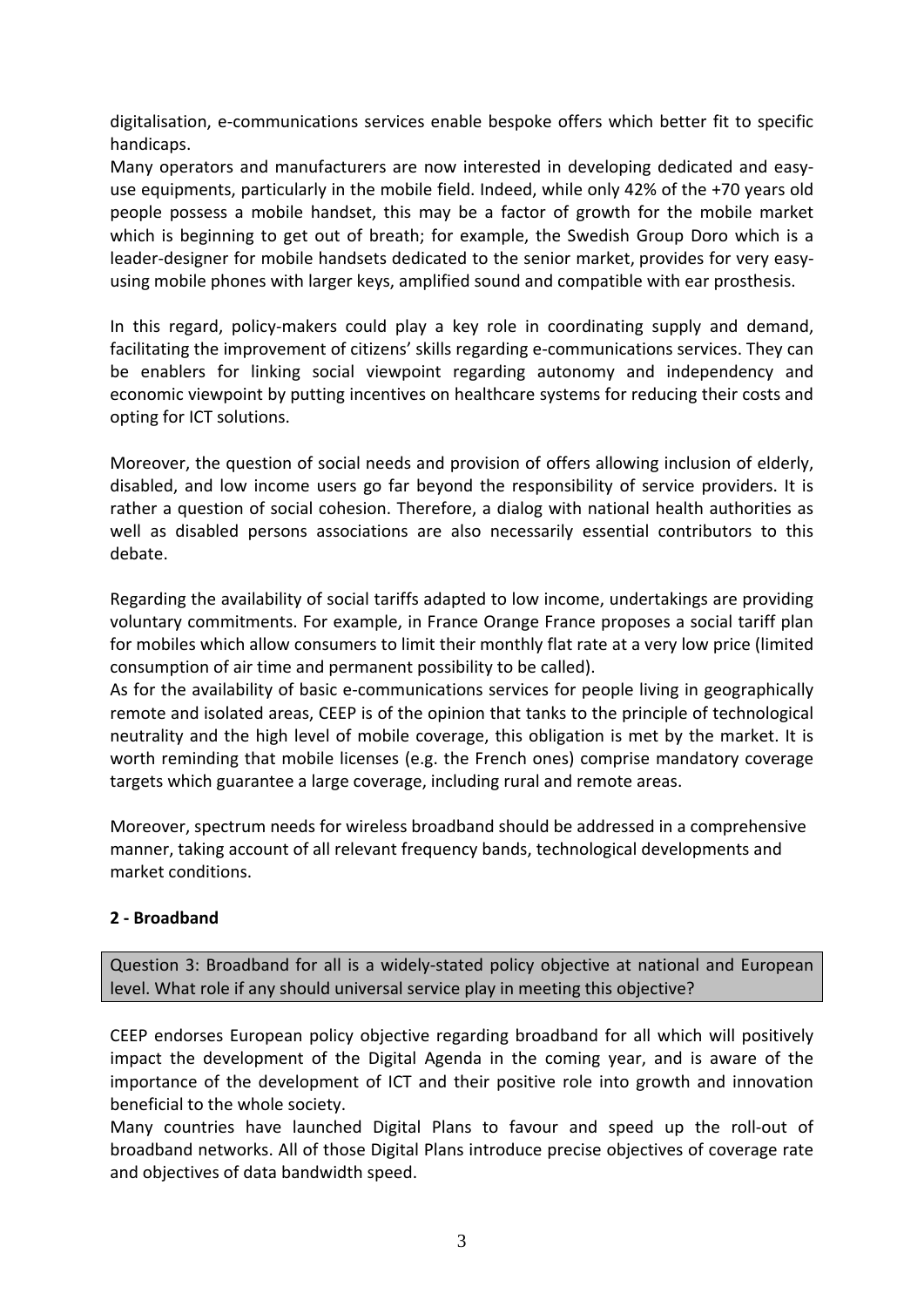Those policies while targeting an improvement of broadband supply should only focus on the areas where it is not economically viable to roll‐out the networks. In all the other areas, the market should be the sole driver.

All those national digital plans go in the right direction and fuel the Broadband for all European strategy.

Other means related to national policies have proved to be efficient too. We can quote in particular public‐private partnerships between local public authorities and voluntary undertakings, solutions which can help to achieve a better coverage or to make public services closer to the citizens in remote areas.

The Annex 3 of the questionnaire which lists the main EU policies tools to advance broadband coverage such as State Aids goes in the same way. Insofar as the use of those tools is compliant with the granting subsidies conditions and rules and only addresses the underserved areas, they are useful to achieve a universal coverage.

Regarding measures for sustaining demand, public policy would also have a huge impact and a key role to play by setting up programs to improve citizens' digital skills and giving fiscal incentives to population for encouraging PC purchase.

Given the setting‐up of several efficient instruments, universal service obligation does not seem to remain the most appropriate tool and should only be considered as a last resort instrument when all other means have failed to achieve the objective.

**Question 4**: What impacts could an extension of the role of universal service to advance broadband development have in relation to other EU and national policies and measures to achieve full broadband coverage in the EU? What other impacts would be likely to arise regarding competition, the single market, competitiveness, investment, innovation, employment and the environment?

As this question is strongly linked to the question 3, the previous answer shall be taken into account here.

It is important to add that in any case, universal service has to serve as an instrument for fostering networks roll‐out. That would put a sound competition between network operators at risk and lower the incentives to invest in the building‐up of networks.

Such an interpretation of the universal service concept would change the fundamental meaning of the universal service objective which is to favour and ensure social cohesion.

**Question 5:** If universal service obligations should prove necessary to achieve the policy objective of broadband for all, at what level (EU or national) should such obligations be defined, taking into account the different levels of market development across the current Union of 27 Member States?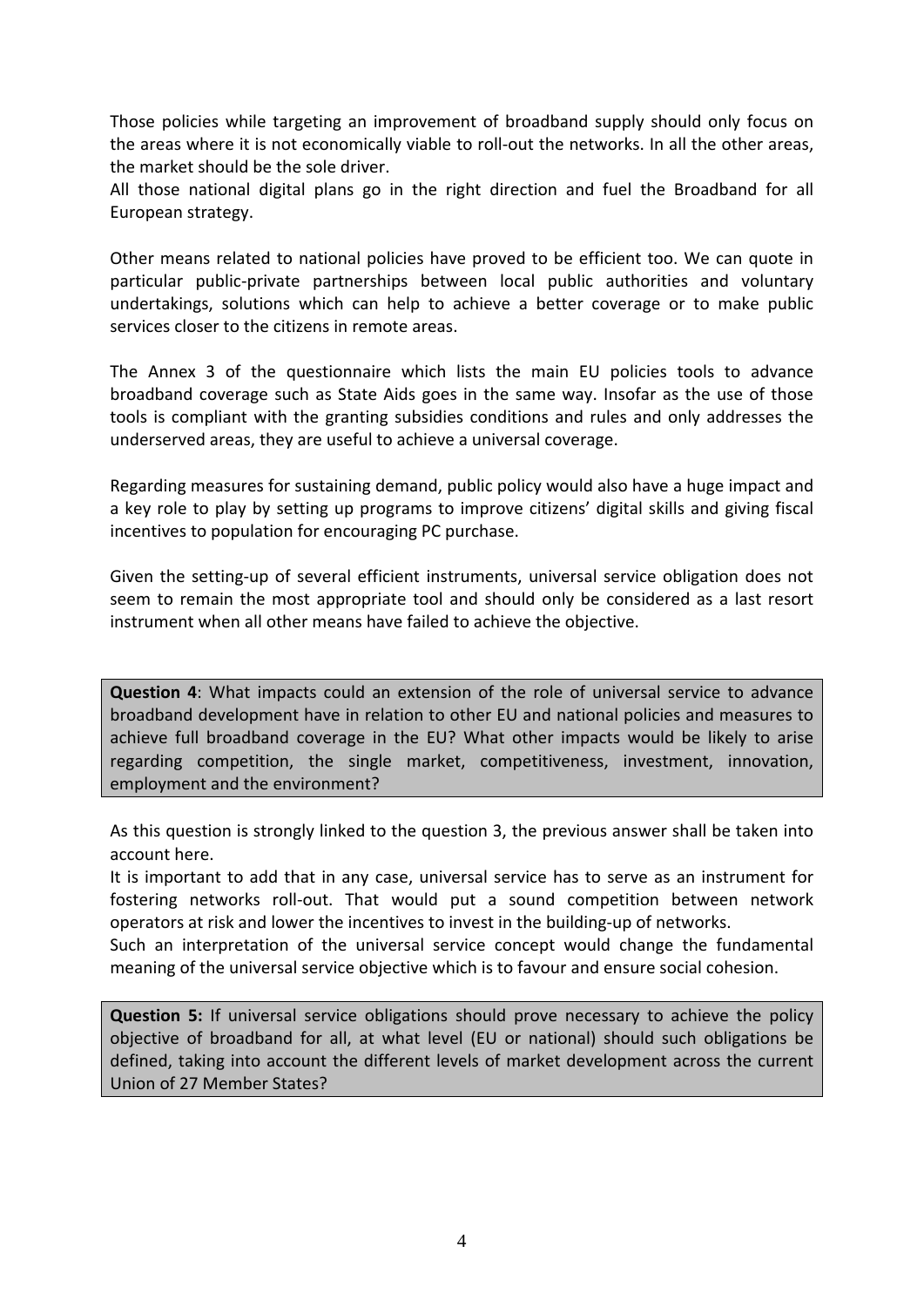**Question 6:** If a common harmonised universal service needs to be defined at EU level, should a mechanism be put in place to balance the need for national flexibility and a coherent and coordinated approach in the EU?

CEEP is in favour of a common European objective such as "Broadband for all" insofar as the local specificities and the particular means of each Member State are taken into account. In such a context, the best solution would be to let some flexibility to the Member States in addressing and achieving the common objective. Moreover, in many EU countries, the demand for broadband services remains low and will have to be sustained through public policy and public subsidies for improving the broadband penetration rate.

According to the principle of subsidiarity, Member States might widen the scope of universal service to advanced e-communications services, such as broadband. However, the resulting additional financial burden would have to be borne through alternative mechanisms to those set up for the offset of universal net costs (e.g. general taxation).

### **3 ‐ Financing of universal service**

**Question 7:** Irrespective of the scope of universal service, are mechanisms whereby funding is provided by the sector appropriate in the context of a regulatory environment that seeks to eliminate distortions of competition and promote market entry?

The way in which universal service is funded in a competitive environment is of huge importance due to the risk of market distortion. The current funding in some Member States is very discretionary because of the lack of any precise definition of unfair burden in the directive. It results in inconsistent approaches by the EU Member States, especially in the establishment and implementation of US fund.

The question of the scope of universal service is closely linked to the financing issue because an enlargement of the scope is a risk for a higher financial burden on the e-communications sector. Any extension of the scope such as broadband inclusion as a universal service obligation should lead to reconsider the financing issue. Indeed, the model of funding provided exclusively by the e‐communications sector has become questionable as from now on new kind of actors are part of the value chain and that convergence redefines the activities' borders. Maintaining such a model would lead to an unfair burden on the e‐ communications providers and a form of discrimination between the various actors.

Concerning the specific social tariffs, they refer to a solidarity policy which logically should lie on the government rather than on the e‐communications services providers.

Moreover, in a fully liberalised market environment, social universal service obligation should be included in Government social policy objective and financed by the public budget.